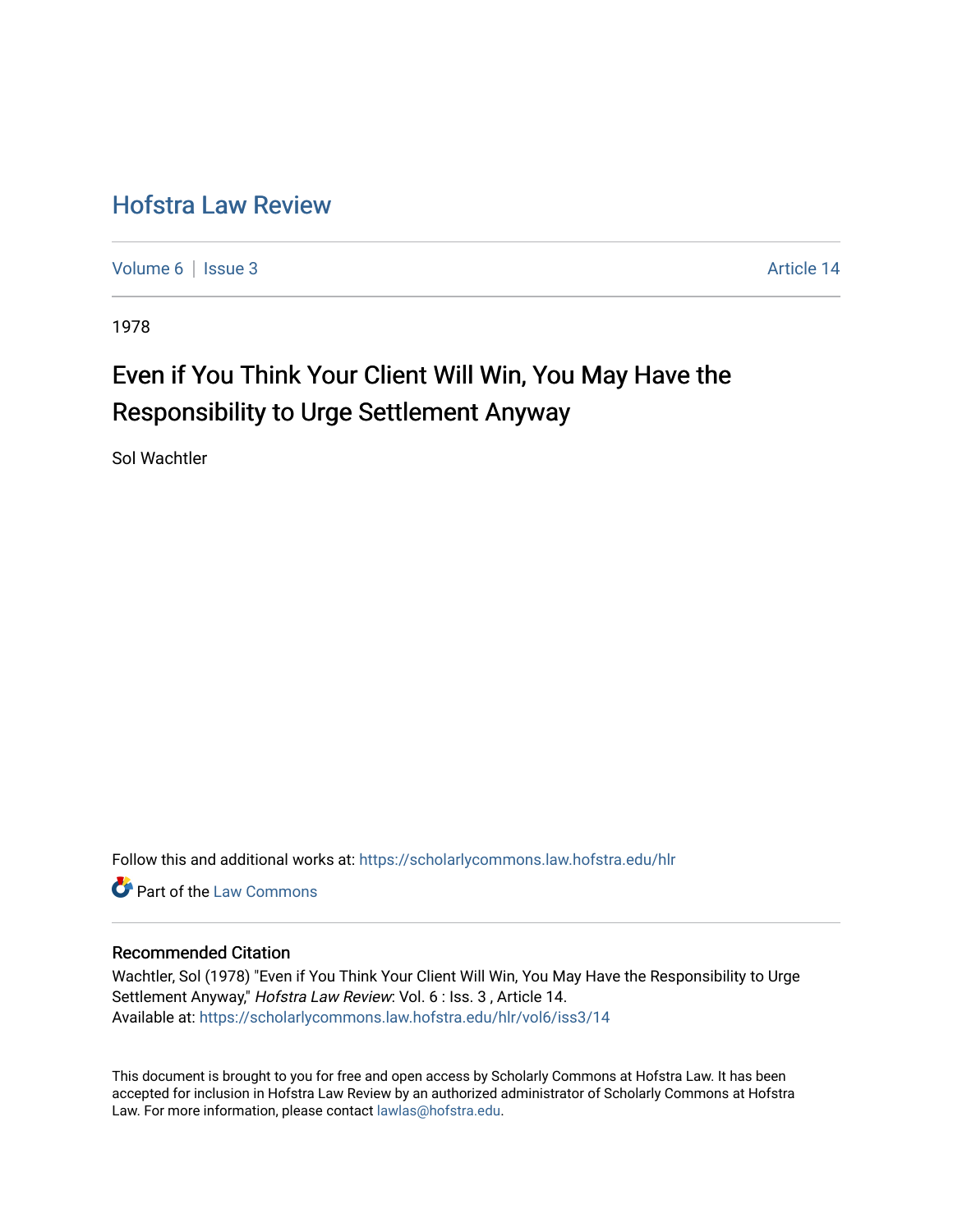## EVEN IF YOU THINK YOUR CLIENT WILL WIN, YOU MAY HAVE THE RESPONSIBILITY TO URGE SETTLEMENT ANYWAY

### *Sol Wachtler\**

All too often participants in civil litigation use the courts to satisfy personal animosities. When the opportunity to settle a case presents itself, the client may well insist on his full measure of vengeance and instruct the lawyer to proceed with the action. At this point, the lawyer's professional responsibility to his client is often put to the test-particularly where the lawyer feels that he will ultimately prevail. In such a circumstance, should he blindly press forward, feeding his client's desire for the pound of flesh, or should he attempt to bring objective counsel into the proceeding by urging settlement?

As a practicing attorney advocating a client's cause, I often found that the cases in point fell nicely in line. The law was perfectly clear, or so I thought, and it was comforting to represent the side where right makes right. Advocates are, **by** nature or training, frequently myopic.

Now, after nearly ten years on the bench, five on the New York State Court of Appeals, I am not nearly so sure of the law as I once was. Cases which could not have been lost have been. Judgments which had to be affirmed have been reversed, and matters in which the law was perfectly clear have been decided **by** the perfectly clear vote of four-to-three.

Self-preservation aside, it is too glib to conclude that the judiciary suffers from a collective mental disease or defect. Perhaps, more often than we like to admit, the law is not always perfectly clear. Perhaps, when conflicting rights are nicely balanced, cases are decided **by** what Justice Cardozo called "a stream of tendency . **. .** which gives coherence and direction to thought and action."1 Or perhaps, in the words of the immortal Mr. Dooley: "When the case is all in, the jury will look at the defendant and

<sup>\*</sup> Judge, New York State Court of Appeals.

**<sup>1.</sup> B.** CARDOZO, **THE** NATURE OF THE **JUDICIAL PROCESS 12** (1921) (footnote omitted).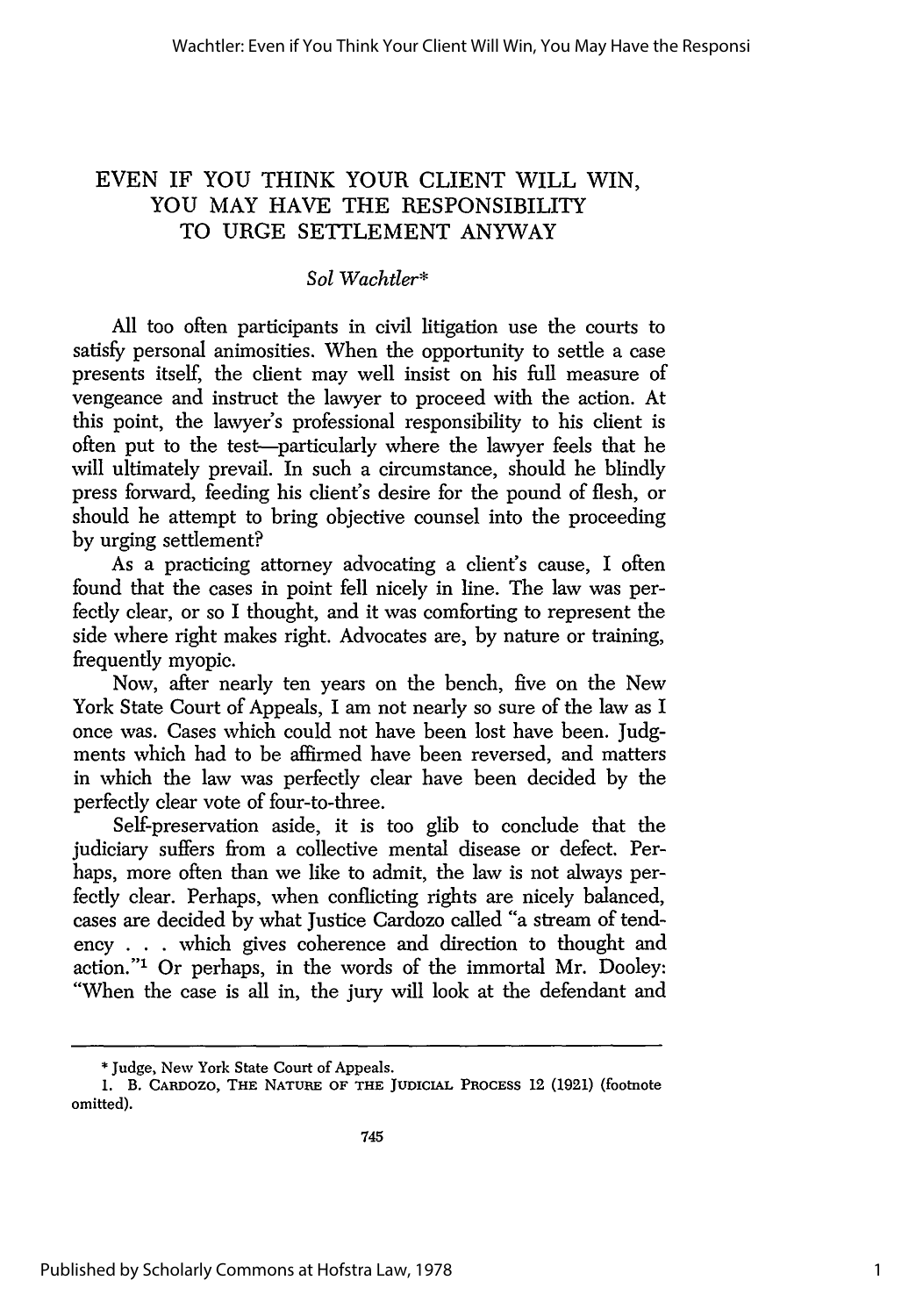ask: did Lootgert kill his wife, did his wife deserve to be kilt, and ain't it time we had dinner?"

No matter the cause of uncertainty, my hypothesis in a word is this: The predictable outcome of a litigation, when tried to conclusion, is invariably less certain than it initially appeared to even the most experienced advocate. And the rhetorical inquiry which naturally follows is: Can the competent advocate, consistent with his professional responsibility, properly counsel settlement in a greater number of the cases now being litigated?

I will admit, readily, that a small percentage of cases do not lend themselves to settlement. For the most part, these are cases involving a constitutional principle or personal freedom. Other cases of principle or critical issue undoubtedly exist; they do not come readily to mind. The remainder, for the most part, involve money, and while money is undoubtedly important, it ought not to be confused with principle. The acid test is this: If the case can be settled for a sum of money, any sum, the case involves money, not principle, and it ought to be dealt with on that basis.

The source of the advocate's reluctance to settle is much the same as the gladiator's. Victory is distinguishable from compromise. The lawyer's training, moreover, concerns itself with judgments. A controversy results in litigation, which results in a judgment, whereby one party wins and one party loses. Judgments seldom leave both sides satisfied.

A part of the problem, at the least, lies in confusing the judicial system with justice. To be sure, the judicial resolution of society's disputes is far preferable to armed combat, but the arbitrary nature of much law has relatively little to do with justice. The rules governing commercial transactions, for example, may commend themselves by their certainty, but they are for the most part arbitrary. They may tell us who wins and who loses, but seldom who is right and who is wrong. Statutes of frauds, or of limitations, fall into much the same category. They are arbitrary, and, in a moral sense, they may result in injustice more often than not.

Legal right and moral right frequently fail to coalesce. This is a schism from which litigation is born, but it offers the advocate the greatest opportunities to bring about amicable settlement.

As our society grows more complex and less personal, the sources and likelihood of disputes increase. At the same time, we have now reached the point where the cost of litigation often puts the lawsuit beyond the pale of a practical remedy. In the lawsuit involving a nominal sum, both sides lose, whichever side wins.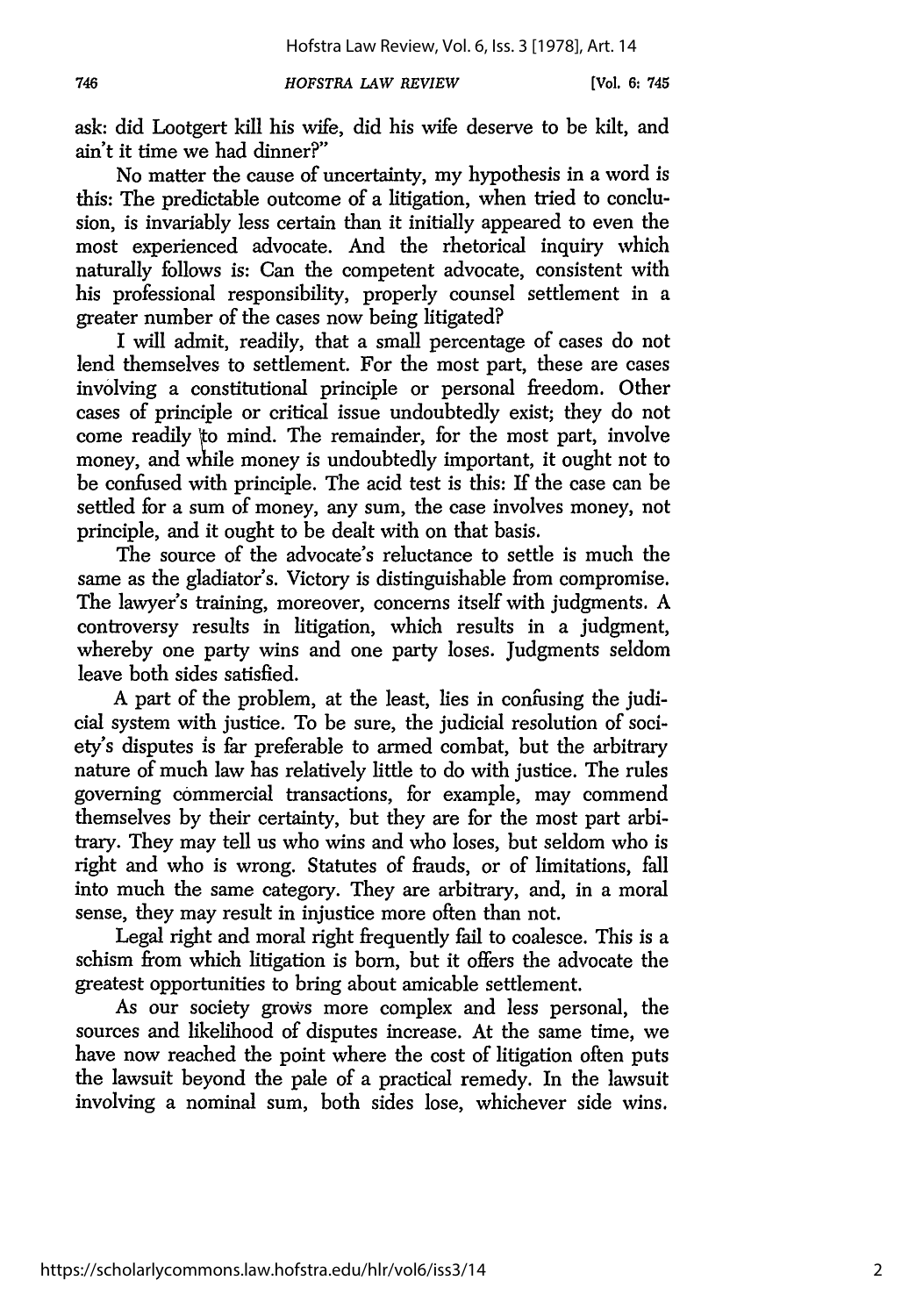#### 1978] *RESPONSIBILITY TO URGE SETTLEMENT* **747**

Small claims courts, arbitration, and the like, contribute somewhat to a solution, but they are insufficient. Yet the advocate, in his role as a counselor, can be a mighty force for slowing the march to unnecessary litigation, and in the process his service to his client and society will be maximized. President Lincoln put it best when he wrote: "Discourage litigation. Persuade your neighbors to compromise whenever you can. . . . As a peacemaker the lawyer has a superior opportunity of being a good man. There will still be business enough."<sup>2</sup>

<sup>2.</sup> A. **LINCOLN,** *Notes for a Law Lecture,* in II **THE COLLECTED** WORKS OF ABRAHAM LINCOLN 81, 81 (1953).